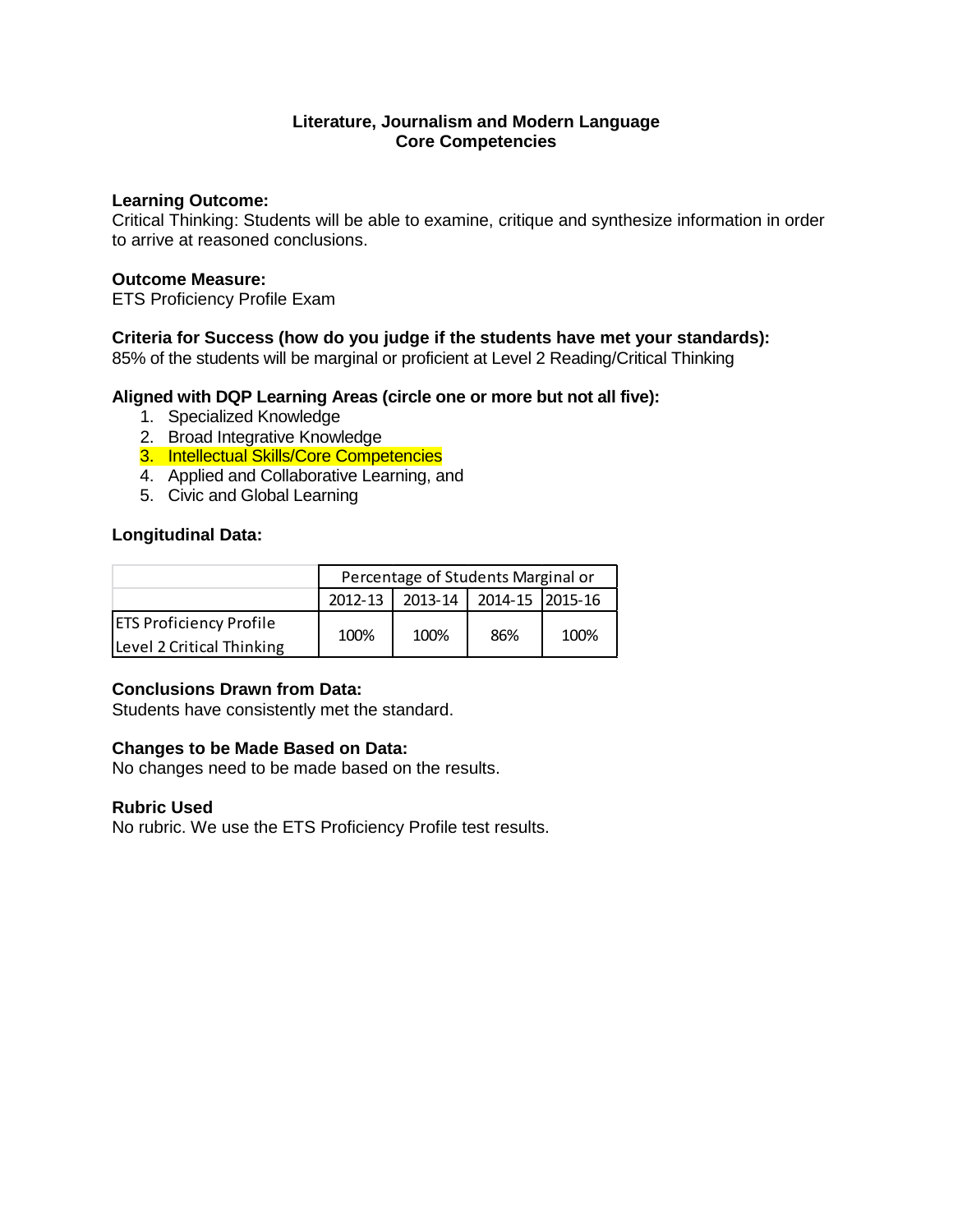### **Literature, Journalism and Modern Language Core Competencies**

#### **Learning Outcome:**

Written: Students will be able to effectively express ideas and information to others through written communication.

### **Outcome Measure:**

ETS Proficiency Profile Exam

# **Criteria for Success (how do you judge if the students have met your standards):**

90% of the students will be marginal or proficient at Level 2 Writing

# **Aligned with DQP Learning Areas (circle one or more but not all five):**

- 1. Specialized Knowledge
- 2. Broad Integrative Knowledge
- 3. Intellectual Skills/Core Competencies
- 4. Applied and Collaborative Learning, and
- 5. Civic and Global Learning

## **Longitudinal Data:**

|                                | Percentage at Marginal or Proficient |      |                 |         |  |
|--------------------------------|--------------------------------------|------|-----------------|---------|--|
|                                | 2012-13                              |      | 2013-14 2014-15 | 2015-16 |  |
| <b>ETS Proficiency Profile</b> | 83%                                  | 100% | 100%            | 100%    |  |
| Level 2 Writing                |                                      |      |                 |         |  |

## **Conclusions Drawn from Data:**

With the exception of the first year listed, students have met the criteria for success.

## **Changes to be Made Based on Data:**

The results call for no changes.

#### **Rubric Used**

No rubric. We use the ETS Proficiency Profile test results.